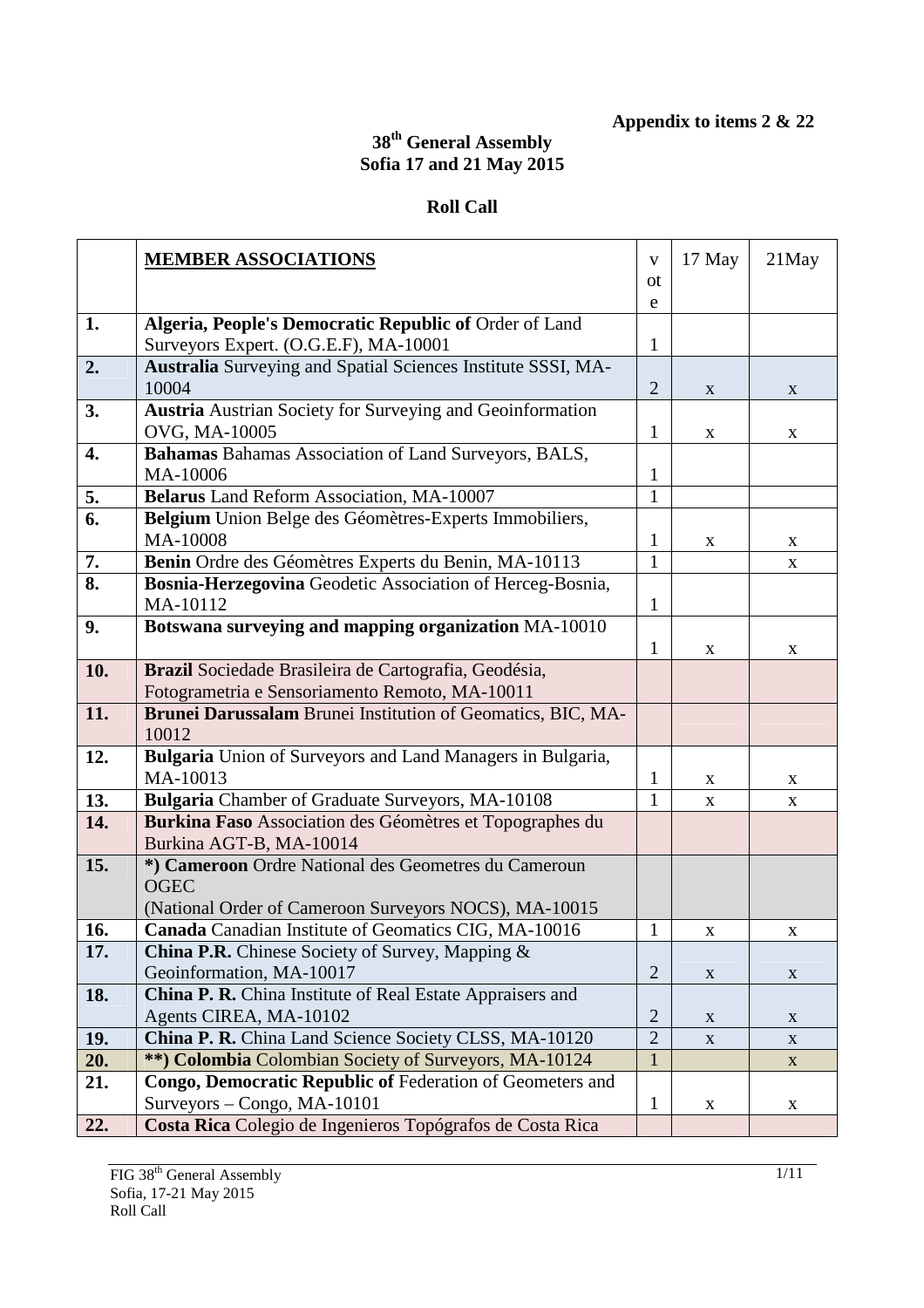|     | CFIA, MA-10019                                                                                      |                |             |             |
|-----|-----------------------------------------------------------------------------------------------------|----------------|-------------|-------------|
| 23. | Croatia Croatian Geodetic Society HGD, MA-10020                                                     |                |             |             |
| 24. | Cyprus Association of Rural Surveying Engineers of Cyprus,<br>MA-10022                              |                |             |             |
| 25. | Cyprus Cyprus Association of Property Valuers, MA-10111                                             |                | $\mathbf X$ |             |
| 26. | <b>Czech Republic</b> Czech Association of Certified Property                                       |                |             |             |
|     | Appraisers CSCOM, MA-10023                                                                          | 1              | $\mathbf X$ | X           |
| 27. | <b>Czech Republic Czech Union of Surveyors and Cartographers</b>                                    |                |             |             |
|     | <b>CSVTS, MA-10024</b>                                                                              | 1              | X           | X           |
| 28. | Denmark Den danske Landinspektørforening DdL, MA-10025                                              | $\overline{2}$ | $\mathbf X$ | $\mathbf X$ |
| 29. | Egypt Egyptian Committee of Surveying and Mapping ECSM,<br>MA-10026                                 |                |             |             |
| 30. | Estonia Eesti Geodeetide Ühing EGÜ                                                                  |                |             |             |
|     | (Association of Estonian Surveyors), MA-10027                                                       | 1              |             |             |
| 31. | <b>Ethiopia</b> Ethiopian Surveying Professionals Association                                       |                |             |             |
|     | (ESPA), MA-10115                                                                                    |                |             |             |
| 32. | Fiji Fiji Institute of Surveyors, MA-10028                                                          |                |             |             |
| 33. | Finland Suomen Maanmittausinsinöörien Liitto MIL                                                    |                |             |             |
|     | (The Finnish Association of Surveyors), MA-10029                                                    | 1              | X           | X           |
| 34. | Finland Maanmittausalan ammattikorkeakoulu- ja                                                      |                |             |             |
|     | opistoteknisten Liitto MAKLI ry, MA-10030                                                           | 1              | X           | X           |
| 35. | France Ordre des Géomètres-Experts OGE, MA-10031                                                    | $\overline{2}$ | $\mathbf X$ | $\mathbf X$ |
| 36. | France Association Française de Topographie AFT, MA-10032                                           | 1              | X           | $\mathbf X$ |
| 37. | Gabon Association des Professionels de l'Ingenierie<br>Topographique du Gabon, APIT-Gabon, MA-10122 |                |             |             |
| 38. | Georgia Society of Professionals of Land Information                                                |                |             |             |
|     | Technologies SPLIT, MA-10099                                                                        | 1              |             |             |
| 39. | Germany DVW - Deutscher Verein für Vermessungswesen -                                               |                |             |             |
|     | Gesellschaft für Geodäsie, Geoinformation und                                                       |                |             |             |
|     | Landmanagement, MA-10033                                                                            | 3              | $\mathbf X$ | X           |
| 40. | Ghana Ghana Institution of Surveyors GhIS, MA-10034                                                 | $\mathbf{1}$   |             | $\mathbf X$ |
| 41. | **) Ghana, Licensed Surveyors Association of Ghana (LISAG),                                         |                |             |             |
|     | MA10126                                                                                             |                |             | $\mathbf X$ |
| 42. | Greece Technical Chamber of Greece TEE, MA-10035                                                    | $\overline{2}$ | X           | X           |
| 43. | Hong Kong SAR, China The Hong Kong Institution of                                                   |                |             |             |
|     | Engineering Surveyors HKIES, MA-10100                                                               |                |             |             |
| 44. | <b>Hungary</b> Hungarian Society of Surveying, Mapping and                                          |                |             |             |
|     | Remote Sensing MFTTT, MA-10038                                                                      | 1              |             | X           |
| 45. | Indonesia Ikatan Surveyor Indonesia ISI, MA-10039                                                   | $\mathbf{1}$   | $\mathbf X$ | $\mathbf X$ |
| 46. | ***) Iran, Islamic Republic of Iranian Professional Society of                                      |                |             |             |
|     | Surveying Engineers (ISS), MA-10040                                                                 |                |             |             |
| 47. | Ireland The Irish Institution of Surveyors IIS, MA-10042                                            | $\mathbf{1}$   | X           |             |
| 48. | Israel Association of Licensed Surveyors in Israel ALSI, MA-                                        |                |             |             |
|     | 10043                                                                                               | $\mathbf{1}$   | X           | X           |
| 49. | Italy Consiglio Nazionale Geometri e Geometri Laureati<br>CNGeGL, MA-10044                          | 3              |             |             |
| 50. | Jamaica The Land Surveyors Association of Jamaica LSAJ,                                             |                | X           | X           |
|     |                                                                                                     |                |             |             |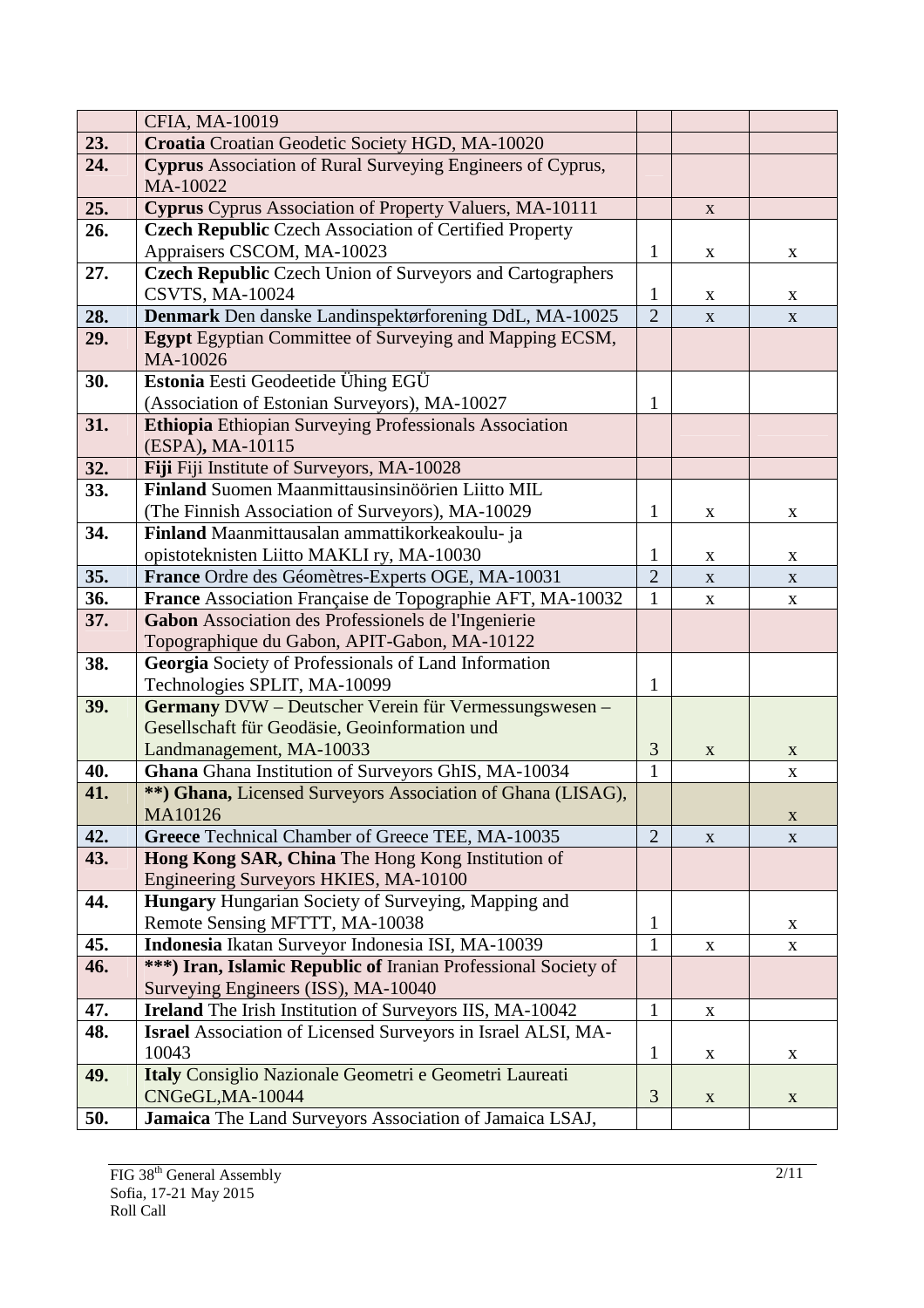|                  | MA-10045                                                         | $\mathbf{1}$   |             |             |
|------------------|------------------------------------------------------------------|----------------|-------------|-------------|
| 51.              | Japan Nippon Sokuryosha Renmei                                   |                |             |             |
|                  | (Japan Federation of Surveyors JFS), MA-10046                    | $\mathbf{1}$   | X           | X           |
| 52.              | Kenya Institution of Surveyors of Kenya ISK, MA-10047            | $\mathbf{1}$   | $\mathbf X$ | $\mathbf X$ |
| 53.              | Korea, Republic of Korea Confederation of Surveyors, MA-         |                |             |             |
|                  | 10048                                                            | 1              | $\mathbf X$ |             |
| 54.              | Kosovo Kosova Association of Surveyors, MA-10049                 | $\mathbf{1}$   | $\mathbf X$ |             |
| $\overline{5}5.$ | Latvia Latvian Associations of Surveyors LMB, MA-10050           | $\mathbf{1}$   |             |             |
| 56.              | Lebanon Ordre des Géomètres-Topographes du Liban, MA-            | $\mathbf{1}$   |             |             |
|                  | 10051                                                            |                | X           | X           |
| 57.              | Liberia Cadastral Surveyors Association of Liberia CASUAL,       |                |             |             |
|                  | MA-10119                                                         |                |             |             |
| 58.              | Lithuania Lithuanian Association of Surveyors LMA, MA-           | 1              |             |             |
|                  | 10053                                                            |                |             |             |
| 59.              | Luxembourg Ordre Luxembourg des Géomètres OLG, MA-               |                |             |             |
|                  | 10054                                                            | $\mathbf{1}$   |             |             |
| 60.              | Malaysia Association of Authorised Land Surveyors Malaysia       |                |             |             |
|                  | AALSM, MA-10055                                                  | 1              | $\mathbf X$ | X           |
| 61.              | Mali Ordre des Geometres Experts du Mali OGE, MA-10117           | $\mathbf{1}$   |             |             |
| 62.              | Malta The Malta Institution of Surveyors, MA-10056               | $\mathbf{1}$   |             | X           |
| 63.              | <b>Mongolia</b> Mongolian Association of Geodesy and Cartography |                |             |             |
|                  | MAGaC, MA-10098                                                  | $\mathbf{1}$   |             |             |
| 64.              | Morocco Ordre National des Ingénieurs Géometres-                 |                |             |             |
|                  | Topographes ONIGT, MA-10059                                      | 1              | $\mathbf X$ | X           |
| 65.              | Nepal Nepal Institution of Chartered Surveyors, MA-10110         | 1              |             |             |
| 66.              | Netherlands, The Geo-Information Netherlands, MA-10060           | $\overline{2}$ | X           | X           |
| 67.              | New Zealand New Zealand Institute of Surveyors NZIS, MA-         |                |             |             |
|                  | 10061                                                            | 1              | $\mathbf X$ | $\mathbf X$ |
| 68.              | Nigeria Nigerian Institution of Surveyors NIS, MA-10062          | $\overline{2}$ | X           | X           |
| 69.              | Nigeria The Nigerian Institute of Quantity Surveyors NIQS,       | 1              |             |             |
|                  | MA-10063                                                         |                | $\mathbf X$ | X           |
| 70.              | Nigeria Nigerian Institution of Estate Surveyors and Valuers     |                |             |             |
|                  | <b>NIESV, MA-10118</b>                                           |                |             |             |
| 71.              | Norway Norges Jordskiftekandidatforening NJKF, faglig            |                |             |             |
|                  | gruppe af Tekna and GeoForum, MA-10064                           | $\overline{2}$ | $\mathbf X$ | X           |
| 72.              | Palestinian Authority Licensed Surveyors Association in          |                |             |             |
|                  | Palestine, MA-10065                                              |                |             |             |
| 73.              | Papua New Guinea Association of Surveyors of Papua New           |                |             |             |
|                  | Guinea ASPGN, MA-10066                                           | 1              |             |             |
| 74.              | Philippines, Geodetic Engineers of the Philippines, Inc., MA-    |                |             |             |
|                  | 10107                                                            |                |             |             |
| 75.              | Poland Stowarzyszenie Geodetow Polskich SGP                      |                |             |             |
|                  | Association of Polish Surveyors, MA-10067                        | 1              | X           | X           |
| 76.              | Portugal Order of Engineers - College of Geographical            |                |             |             |
|                  | Engineering, MA-10068                                            | 1              | X           | $\mathbf X$ |
| 77.              | Puerto Rico, USA Colegio de Ingenieros y Agrimensores de         | 1              |             |             |
|                  | Puerto Rico CIAPR College of Engineers and Land Surveyors        |                |             |             |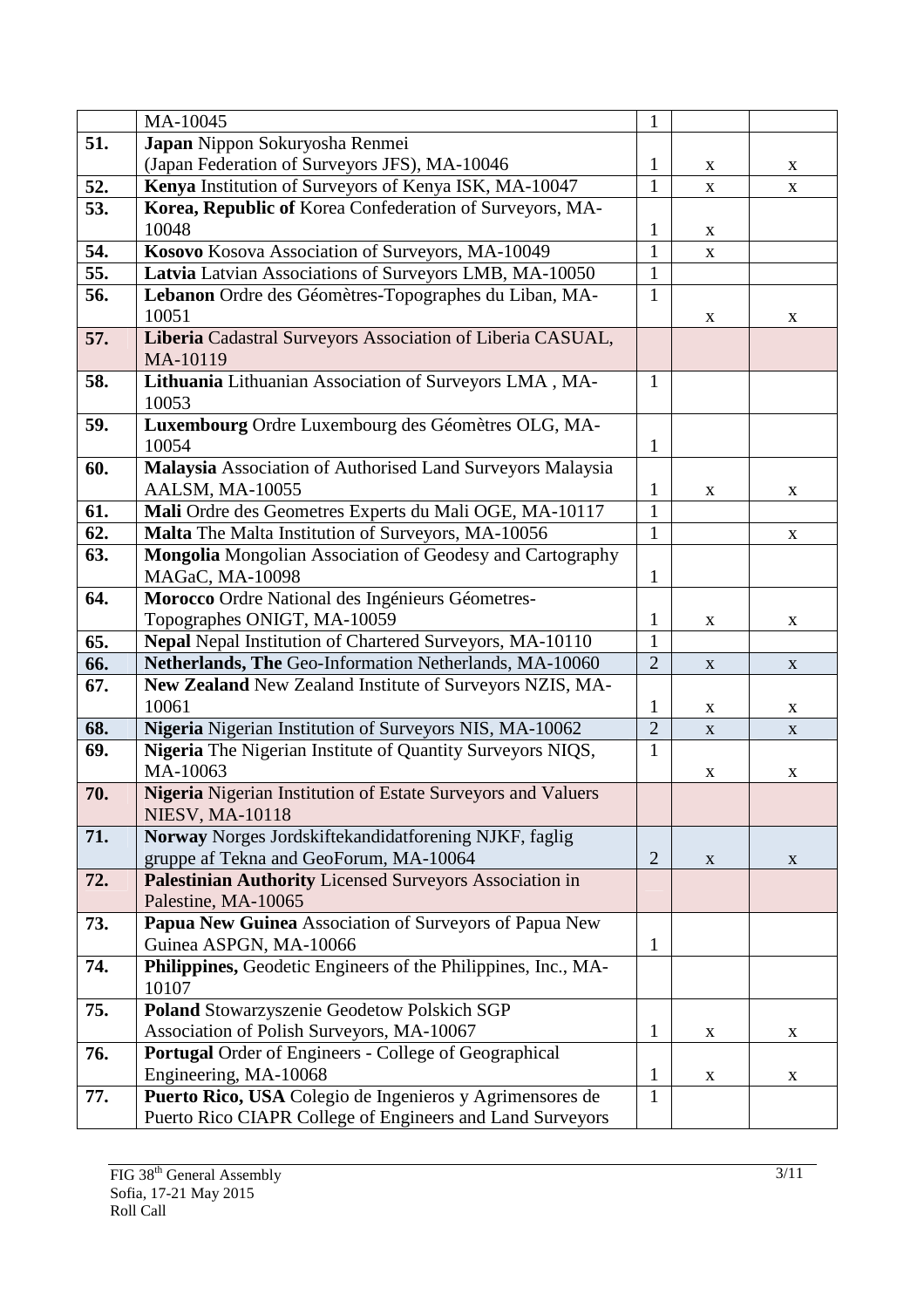|      | of Puerto Rico, MA-10069                                                                                    |                |             |   |
|------|-------------------------------------------------------------------------------------------------------------|----------------|-------------|---|
| 78.  | Romania Union of Romanian Geodesy, MA-10070                                                                 | $\mathbf{1}$   |             | X |
| 79.  | Romania Romanian Association of Private Surveyors                                                           |                |             |   |
|      | APCGCR,                                                                                                     | 1              |             |   |
|      | MA-10105                                                                                                    |                |             | X |
| 80.  | <b>Russian Federation</b> Federal Service of State Registration,                                            |                |             |   |
|      | Cadastre and Cartography (Rosreestr), MA-10071                                                              | $\overline{2}$ |             | X |
| 81.  | Russian Federation None commercial partnership "Self-                                                       |                |             |   |
|      | regulated organization of activity of cadastral engineers", MA-                                             | $\mathbf{1}$   |             |   |
|      | 10121                                                                                                       |                | X           | X |
| 82.  | **) Rwanda Distinctive Engineering Group, Rwanda                                                            |                |             |   |
| 83.  | Senegal Ordre National des Geomètrés Experts du Senegal                                                     |                |             |   |
|      | (ONGES), MA-10116                                                                                           | 1              | X           | X |
| 84.  | Serbia, Republic of Union of Surveying Engineers of Serbia,                                                 |                |             |   |
|      | MA-10072                                                                                                    |                |             |   |
| 85.  | Slovak Republic Slovak Union of Surveyors and                                                               |                |             |   |
|      | Cartographers,                                                                                              | 1              |             |   |
|      | MA-10074                                                                                                    |                | X           | X |
| 86.  | <b>Slovak Republic Chamber of Surveyors and Cartographers</b>                                               |                |             |   |
|      | KGK,                                                                                                        | 1              |             |   |
|      | MA-10075                                                                                                    |                | X           | X |
| 87.  | Slovenia Association of Surveyors of Slovenia ZGS, MA-10076                                                 |                |             |   |
| 88.  | South Africa, Republic of South African Council for<br>Professional and Technical Surveyors PLATO, MA-10077 | 1              |             |   |
| 89.  | Spain Colegio Oficial de Ingenieros Técnicos en Topografía,                                                 |                | X           | X |
|      | MA-10078                                                                                                    |                |             |   |
| 90.  | Sri Lanka Surveyors' Institute of Sri Lanka, MA-10079                                                       | $\mathbf{1}$   |             |   |
| 91.  | St. Lucia The Institute of Surveyors, St. Lucia, Inc. ISSL (MA-                                             |                |             |   |
|      | 10123)                                                                                                      | $\mathbf{1}$   |             |   |
| 92.  | Sweden Swedish professionals for the built environment, MA-                                                 |                |             |   |
|      | 10080                                                                                                       | $\overline{2}$ | X           | X |
| 93.  | Switzerland geosuisse - Swiss Society of Geomatics and                                                      |                |             |   |
|      | Landmanagement, MA-10081                                                                                    | 1              | $\mathbf X$ | X |
| 94.  | ***) Syria Order of Syrian Engineers and Architects OSEA,                                                   |                |             |   |
|      | MA-10082                                                                                                    |                |             |   |
| 95.  | Togo Ordre des Géomètres du Togo OGT, MA-10084                                                              |                |             |   |
| 96.  | <b>Trinidad and Tobago Institute of Surveyors of Trinidad and</b>                                           |                |             |   |
|      | Tobago, MA-10085                                                                                            |                |             |   |
| 97.  | *) Tunisia Association Nationale des Ingenieurs Géomètres-                                                  |                |             |   |
|      | Experts Tunisiens ANIGET, MA-10086                                                                          |                |             |   |
| 98.  | <b>Turkey TMMOB Chamber of Surveying Engineers of Turkey,</b>                                               |                |             |   |
|      | MA-10087                                                                                                    | $\overline{2}$ | X           | X |
| 99.  | ***) Ukraine Ukrainian Society of Geodesy and Cartography,                                                  |                |             |   |
|      | MA-10088                                                                                                    |                |             |   |
| 100. | United Kingdom Chartered Institution of Civil Engineering                                                   |                |             |   |
|      | Surveyors ICES, MA-10090                                                                                    | 1              | $\mathbf X$ | X |
| 101. | <b>United Kingdom The Royal Institution of Chartered Surveyors</b>                                          |                |             |   |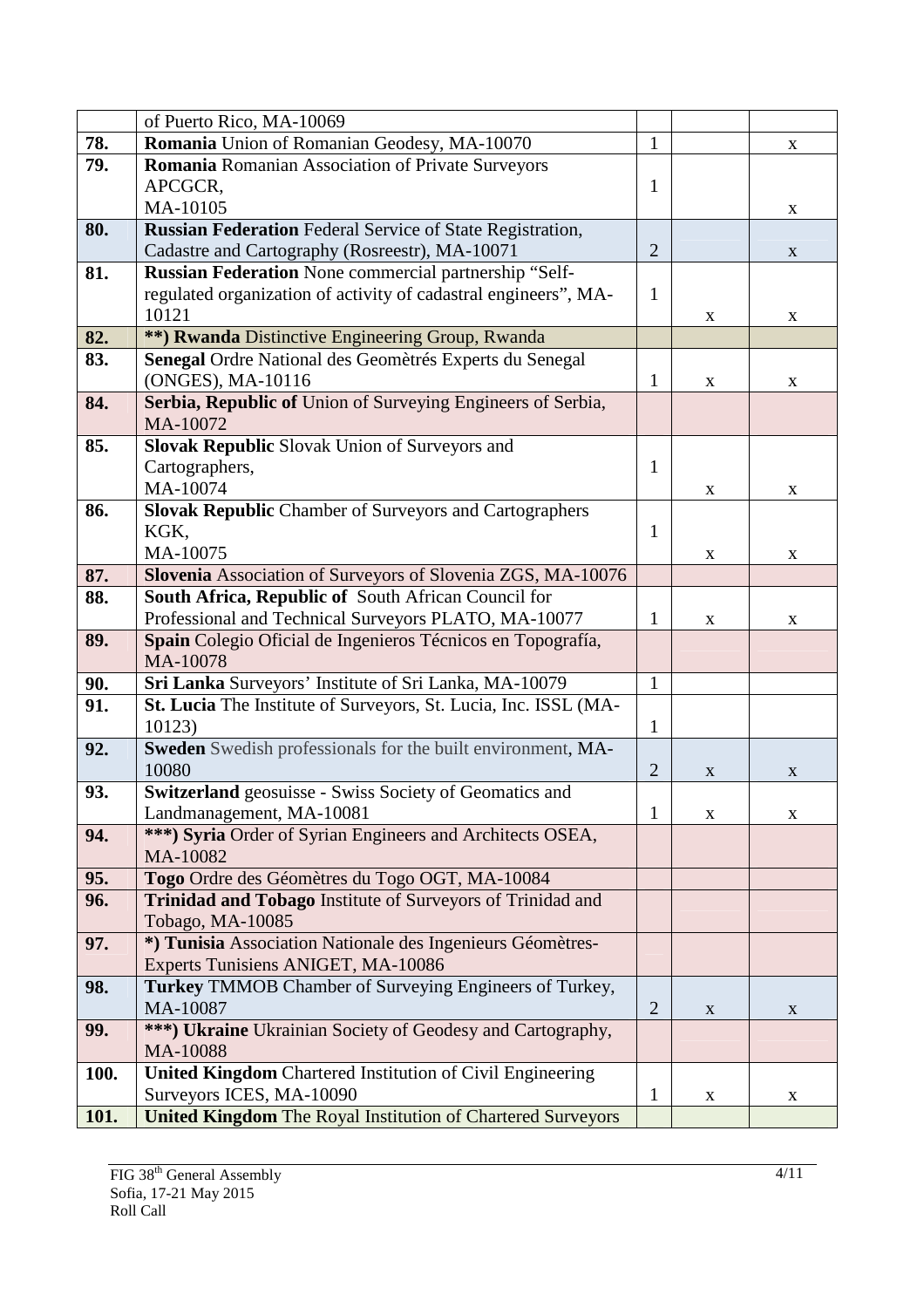|      | <b>RICS, MA-10091</b>                                                               | 3              | X           | $\mathbf{X}$ |
|------|-------------------------------------------------------------------------------------|----------------|-------------|--------------|
| 102. | <b>United States of America National Society of Professional</b>                    |                |             |              |
|      | Surveyors (NSPS), MA-10092                                                          | $\overline{2}$ | $\mathbf X$ | $\mathbf X$  |
| 103. | Uruguay Asociacion de Agrimensores del Uruguay, MA-10094                            |                |             |              |
| 104. | Vietnam Association of Geodesy, Cartography and Remote                              | $\mathbf{1}$   |             |              |
|      | Sensing VGCR, MA-10095                                                              |                | $\mathbf X$ | X            |
| 105. | Zimbabwe Survey Institute of Zimbabwe SIZ, MA-10097                                 | $\mathbf{1}$   |             |              |
|      | *) to be expelled 16 June 2014                                                      |                |             |              |
|      | **) membership to be approved 16 June 2014                                          |                |             |              |
|      | ***) suspended membership                                                           |                |             |              |
|      | Not able to vote                                                                    |                |             | 56/103       |
|      | 2 votes                                                                             |                |             | incl new     |
|      | 3 votes                                                                             |                | 51/102      | members      |
|      | <b>AFFILIATES</b>                                                                   |                |             |              |
| 1.   | Albania Central Office of Immovable Property Registration -<br><b>IPRO AF-20049</b> |                |             |              |
| 2.   | Argentina (Consejo Federal De Catastro De La Republica                              |                |             |              |
|      | Argentina (C.F.C)), AF-20047                                                        |                |             |              |
| 3.   | Azerbaijan, State Committee for Land and Cartography, State                         |                |             |              |
|      | Aerogeodesy Corporation, AF-20048                                                   |                |             |              |
| 4.   | Australia and New Zealand (ANZLIC), AF-20001                                        |                |             |              |
| 5.   | Belgium (General Administration of the Patrimonial                                  |                |             |              |
|      | Documentation),                                                                     |                |             |              |
|      | AF-20002                                                                            |                |             |              |
| 6.   | **) Benin, General Direction of Land Registry, Mapping and                          |                |             |              |
|      | Cadastre, AF-200                                                                    |                |             |              |
| 7.   | Brunei Darussalam (Survey Department) AF-20003                                      |                |             |              |
| 8.   | Cambodia, Kingdom of (Ministry of Land Management, Urban                            |                |             |              |
|      | Planning and Construction), AF-20004                                                |                |             |              |
| 9.   | Chile (Servicio Hidrográfico y Oceanográfico de la Armada de                        |                |             |              |
|      | Chile), AF-20005                                                                    |                |             |              |
| 10.  | China P. R. (China Land Surveying and Planning Institute),                          |                |             |              |
|      | AF-20043                                                                            |                |             |              |
| 11.  | Colombia (Instituto Geográfico Agustin Codazzi, IGAC), AF-<br>20006                 |                |             |              |
| 12.  | Colombia (Alcaldia Mayor de Bogotá DC), AF-20046                                    |                |             |              |
| 13.  | Croatia (State Geodetic Administration of Republic of Croatia,                      |                |             |              |
|      | DGU), AF-20042                                                                      |                |             |              |
| 14.  | Cyprus (Lands and Surveys Department), AF-20045                                     |                |             |              |
| 15.  | Denmark (Danish Geodata Agency), AF-20026                                           |                |             |              |
| 16.  | Fiji (iTaukei Land Trust Board, Fiji) - AF-20051                                    |                |             |              |
| 17.  | Fiji (Ministry of Lands and Mineral Resources), AF-20039                            |                |             |              |
| 18.  | Finland (National Land Survey of Finland), AF-20030                                 |                |             |              |
| 19.  | Guatemala (Guatemalan Registry of Cadastral Information                             |                |             |              |
|      | (Registro de Información Catastral de Guatemala – RIC), AF-                         |                |             |              |
|      | 20053                                                                               |                |             |              |
| 20.  | Hungary (Institute of Geodesy, Cartography and Remote                               |                |             |              |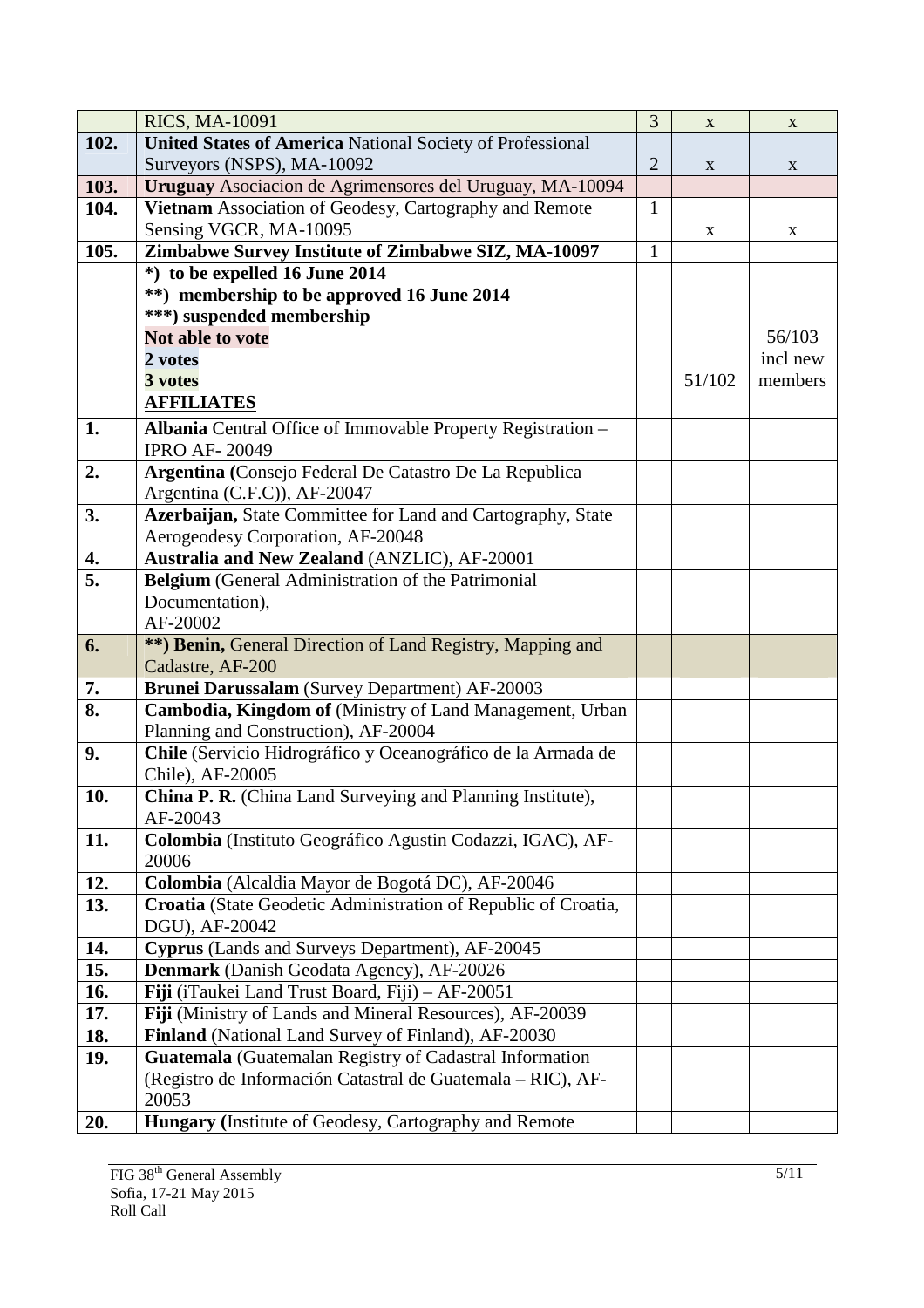|     | Sensing, FÖMI), AF-20009                                                     |     |            |
|-----|------------------------------------------------------------------------------|-----|------------|
| 21. | Iceland (The Land Registry of Iceland), AF-20010                             |     |            |
| 22. | ***) Iran, Islamic Republic of (National Cartographic Center)                |     |            |
|     | AF-20036                                                                     |     |            |
| 23. | Iraq, Republic of (General Directorate for Surveying, Ministry               |     |            |
|     | of Water Resources), AF-20031                                                |     |            |
| 24. | <b>Israel</b> (Survey of Israel), AF-20040                                   |     |            |
| 25. | Italy (Italian Society of Photogrammetry and Topography,<br>SIFET), AF-20035 |     |            |
| 26. | Japan (Geospatial Information Authority of Japan/Geodetic                    |     |            |
|     | Department) – $AF-20052$                                                     |     |            |
| 27. | Jordan (Department of Lands & Survey), AF-20011                              |     |            |
| 28. | Lesotho (Land Administration Authority (LAA)) - AF-20054                     |     |            |
| 29. | Macedonia, FYROM (State Authority for Geodetic Works),                       |     |            |
|     | AF-20019                                                                     |     |            |
| 30. | Moldova, Republic of (Agency for Land Administration and                     |     |            |
|     | Cadastre of Republic of Moldova), AF-20041                                   |     |            |
| 31. | Mongolia (Administration of Land Affairs, Geodesy &                          |     |            |
|     | Cartography), AF-20018                                                       |     |            |
| 32. | Nepal (Survey Department, Government of Nepal), AF-20021                     |     |            |
| 33. | Netherlands, The (Cadastre, Land Registry and Mapping                        |     |            |
|     | Agency), AF-20025                                                            |     |            |
| 34. | Norway (Norwegian Mapping and Cadastre Authority), AF-<br>20023              |     |            |
| 35. | Romania (National Agency for Cadastre and Land                               |     |            |
|     | Administration), AF-20020                                                    |     |            |
| 36. | Russian Federation (Siberian State Academy of Geodesy), AF-<br>20029         |     |            |
| 37. | Saudi Arabia, Kingdom of (Ministry of Municipal and Rural                    |     |            |
|     | Affairs), AF-20017                                                           |     |            |
| 38. | Saudi Arabia General Commission for Survey (GCS), General                    |     |            |
|     | Director for General Directorate of Geodesy and Land Survey                  |     |            |
|     | (GLS) AF-20050                                                               |     |            |
| 39. | Sri Lanka (Survey Department, Sri Lanka), AF-20044                           |     |            |
| 40. | Sweden (Lantmäteriet), AF-20027                                              |     |            |
| 41. | Switzerland (Swiss Federal Office of Topography, swisstopo),                 |     |            |
|     | AF-20033                                                                     |     |            |
| 42. | USA (NOAA, National Geodetic Survey), AF-20024                               |     |            |
|     |                                                                              |     | $/42$ incl |
|     |                                                                              | /41 | new        |
|     | <b>CORRESPONDENTS</b>                                                        |     |            |
| 1.  | Tonga                                                                        |     |            |
|     |                                                                              | /1  |            |
|     |                                                                              |     |            |
|     | <b>ACADEMIC MEMBERS</b>                                                      |     |            |
|     |                                                                              |     |            |
| 1.  | Australia The University of Melbourne, AC-40002                              |     |            |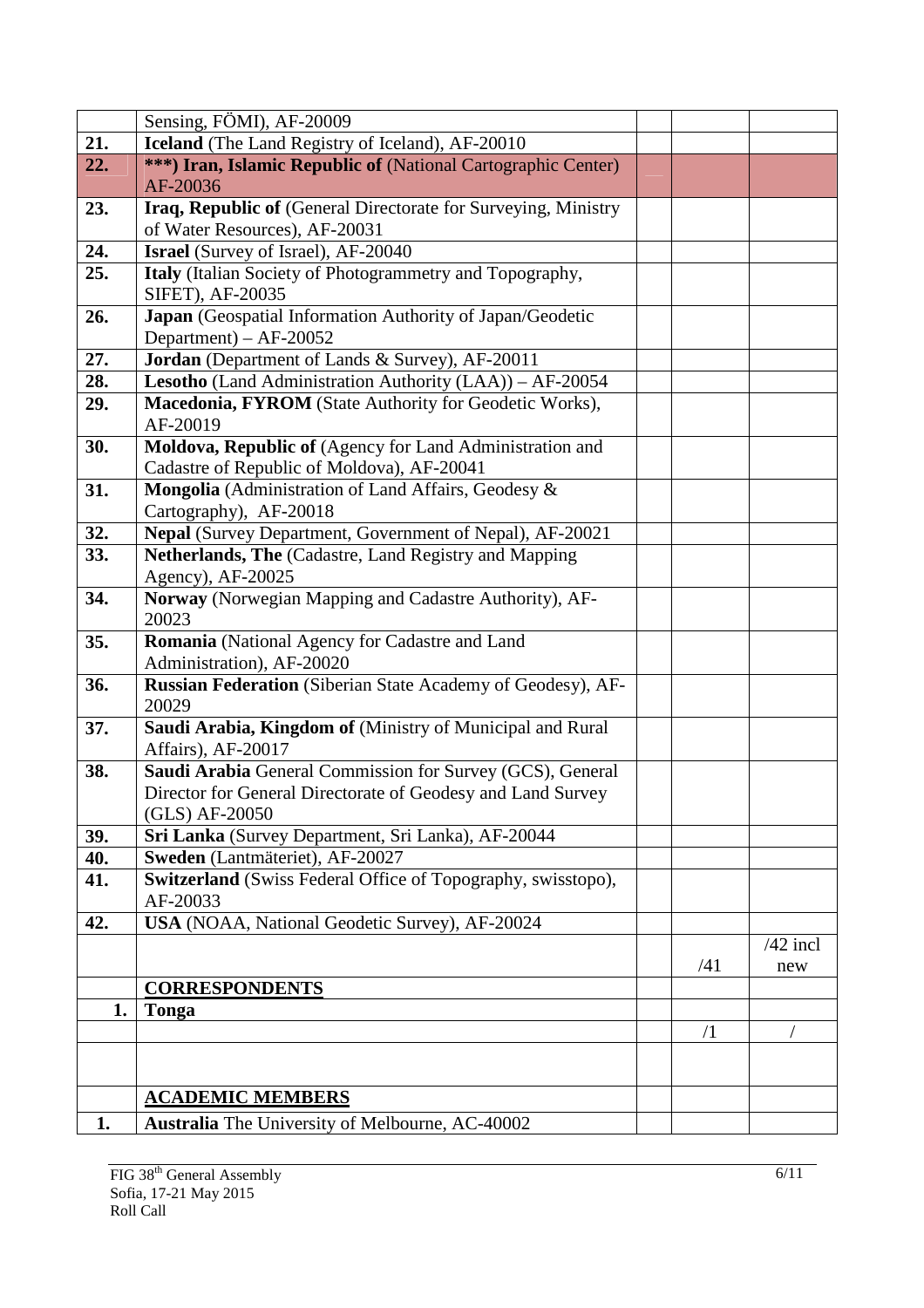| 2.  | <b>Australia RMIT University, AC-40003</b>                              |  |
|-----|-------------------------------------------------------------------------|--|
| 3.  | Australia University of New South Wales, AC-40004                       |  |
| 4.  | Australia University of Southern Queensland, AC-40005                   |  |
| 5.  | Australia University of Technology Sydney, AC-40006                     |  |
| 6.  | Austria BOKU, Vienna, AC-40007                                          |  |
| 7.  | Belgium ECAM - Haute Ecole Leonard de Vinci, Département                |  |
|     | Construction, AC-40093                                                  |  |
| 8.  | Belgium University of Liege, Unit of Geomatics, AC-40096                |  |
| 9.  | Belgium Antwerp Maritime Academy, AC-40123                              |  |
| 10. | Botswana University of Botswana, AC-40010                               |  |
| 11. | Brazil UNISINOS, AC-40011                                               |  |
| 12. | Canada University of Calgary, AC-40012                                  |  |
| 13. | Canada University of New Brunswick, AC-40013                            |  |
| 14. | Canada Université Laval, AC-40092                                       |  |
| 15. | China P. R. School of Public Administration, AC-40091                   |  |
| 16. | China P. R. The University of Nottingham Ningbo China, AC-              |  |
|     | 10126                                                                   |  |
| 17. | Colombia Universidad Distrital, Facultad de Ingenieria, AC-             |  |
|     | 40016                                                                   |  |
| 18. | Colombia Universidad Distrital, Facultad del Medio Ambiente             |  |
|     | y Recursos Naturales, AC-40017                                          |  |
| 19. | Colombia Universidad de los Andes, AC-40128                             |  |
| 20. | Croatia University of Zagreb, AC-40020                                  |  |
| 21. | Czech Republic Brno University of Technology, AC-40107                  |  |
| 22. | Denmark Aalborg University, AC-40021                                    |  |
| 23. | Ethiopia Institute of Land Administration, Bahir Dar                    |  |
|     | University, AC-40103                                                    |  |
| 24. | Fiji/Oceania University of the South Pacific, AC-40053                  |  |
| 25. | Finland Aalto University School of Science and Technology,              |  |
|     | AC-40022                                                                |  |
| 26. | Finland Helsinki Metropolia University of Applied Sciences,<br>AC-20023 |  |
| 27. | Finland Rovaniemi University of Applied Siences, AC-40129               |  |
| 28. | France Ecole Supérieure des Géomètres et Topographes, AC-               |  |
|     | 40024                                                                   |  |
| 29. | Gabon Ecole Nationale du Cadastre et des Sciences                       |  |
|     | Geographique, ENCSG AC-40132                                            |  |
| 30. | Germany Technische Universität München, AC-40026                        |  |
| 31. | Germany Anhalt University of Applied Sciences, AC-40025                 |  |
| 32. | Germany Technische Universität Berlin, AC-40027                         |  |
| 33. | Germany University of Stuttgart, AC-10127                               |  |
| 34. | **) Ghana, Kwame Nkrumah University                                     |  |
| 35. | <b>Ghana</b> University of Mines and Technology (UMaT), AC-             |  |
|     | 40030                                                                   |  |
| 36. | Greece School of Rural and Surveying Engineering, AC-40031              |  |
| 37. | Hong Kong SAR, China The Hong Kong Polytechnic                          |  |
|     | University, AC-40033                                                    |  |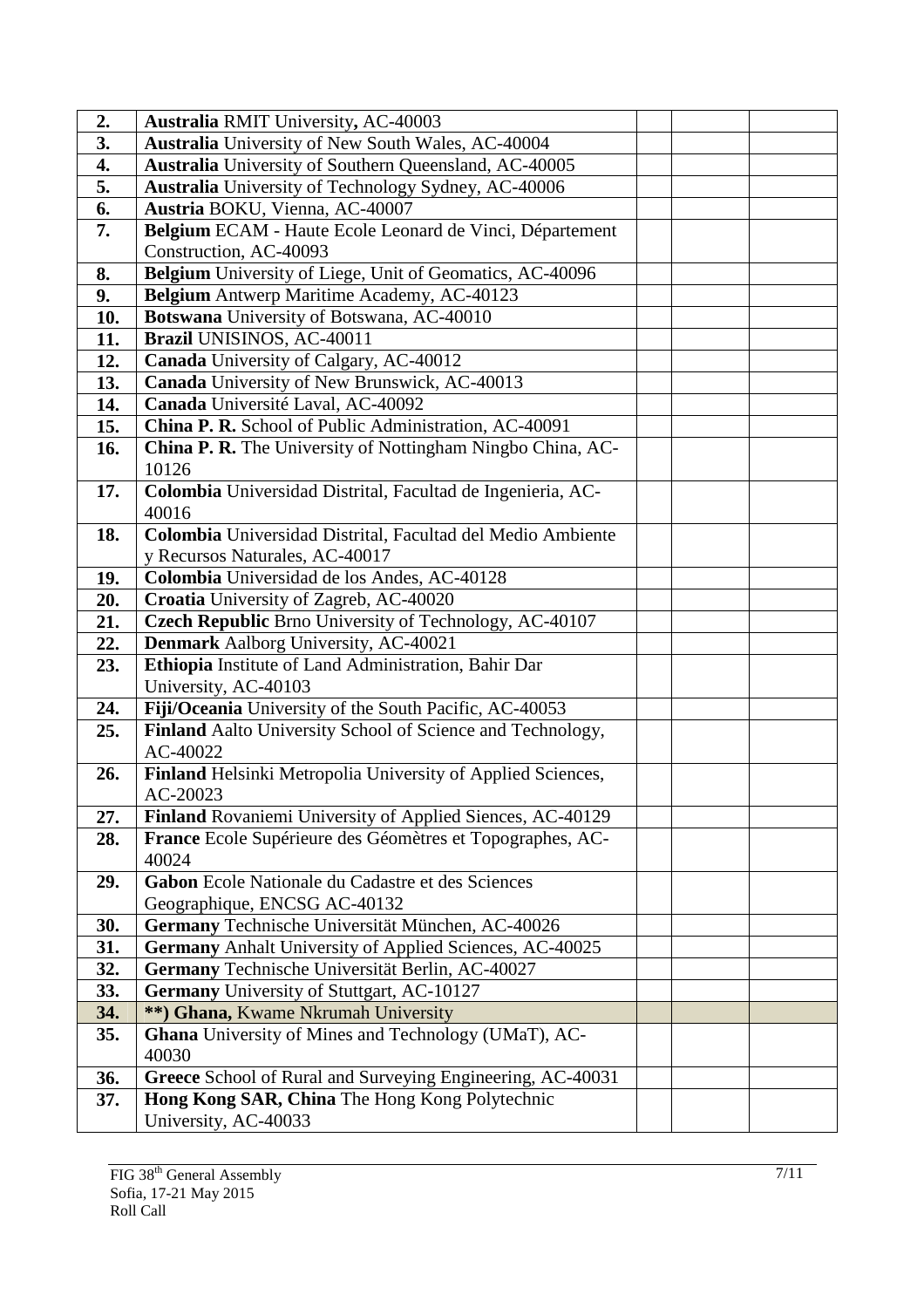| 38. | Hungary University of West Hungary, AC-40034                                                          |  |
|-----|-------------------------------------------------------------------------------------------------------|--|
| 39. | <b>Israel</b> Technion - Israel Institute of Technology, AC-40104                                     |  |
| 40. | Jamaica University of Technology Jamaica, AC-40037                                                    |  |
| 41. | Kazakhstan East Kazakhstan State Technical University, AC-                                            |  |
|     | 40112                                                                                                 |  |
| 42. | Kazakhstan Kazakh National Technical University after K. I.                                           |  |
|     | Satpaev, AC-40125                                                                                     |  |
| 43. | Kosovo University of Prishtina, AC-40116                                                              |  |
| 44. | Latvia Riga Technical University, AC-40090                                                            |  |
| 45. | Lebanon Lebanese Canadian University, AC-40124                                                        |  |
| 46. | Lebanon Lebanese International University, LIU, AC-40130                                              |  |
| 47. | Malaysia Universiti Teknologi Malaysia, Department of                                                 |  |
|     | Geomatics Engineering, AC-40041                                                                       |  |
| 48. | Mexico Universidad Autónoma de Nuevo León, AC-40101                                                   |  |
| 49. | Nepal Land Management Training Centre, AC-40089                                                       |  |
| 50. | Netherlands, The ITC International Institute for Geo-                                                 |  |
|     | Information Science and Earth Observation, AC-40046                                                   |  |
| 51. | New Zealand University of Otago, AC-40047                                                             |  |
| 52. | Nigeria University of Lagos, AC-40049                                                                 |  |
| 53. | Nigeria Nnamdi Azikiwe University, AC-40050                                                           |  |
| 54. | Nigeria Abia State Polytechnic, AC-40121                                                              |  |
| 55. | **) Nigeria Kaduna Polytechnic - Department of Topographic                                            |  |
|     | Science, AC-40137                                                                                     |  |
| 56. | **) Nigeria, University of Benin, Nigeria – Faculty of                                                |  |
|     | Environmental Sciences & Technology, AC-401                                                           |  |
| 57. | **) Nigeria, Federal University of Technology, Surveying &                                            |  |
|     | Geoinformatics, AC-401                                                                                |  |
| 58. | **) Nigeria, University of Nigeria Nsukka Enugua Campus,<br>Surveying and Geoinformatics UNES, AC-401 |  |
| 59. | Norway Norwegian University of Life Sciences, Department of                                           |  |
|     | Mathematical Sciences and Technology, AC-40052                                                        |  |
| 60. | Norway Bergen University College, AC-40113                                                            |  |
| 61. | ***) Palestine Authority Palestine Polytechnic University,                                            |  |
|     | AC40099                                                                                               |  |
| 62. | Poland Agricultural University of Krakow, AC-40054                                                    |  |
| 63. | Puerto Rico, USA Universidad de Puerto Rico, AC-40055                                                 |  |
| 64. | Puerto Rico, USA Polytechnic University of Puerto Rico, AC-                                           |  |
|     | 40056                                                                                                 |  |
| 65. | Romania 1 Decembrie 1918 University of Alba Iulia, AC-                                                |  |
|     | 40058                                                                                                 |  |
| 66. | Romania Technical University of Civil Engineering - Faculty of                                        |  |
|     | Geodesy, Bucharest, Romania (AC-40134)                                                                |  |
| 67. | <b>Russian Federation Moscow State University of Geodesy and</b>                                      |  |
|     | Cartography, Economic and Land Management, AC-40060                                                   |  |
| 68. | Russian Federation State University of Land Use Planning,                                             |  |
|     | AC-40094                                                                                              |  |
| 69. | Rwanda, Republic of INES-Ruhengeri, AC-40131                                                          |  |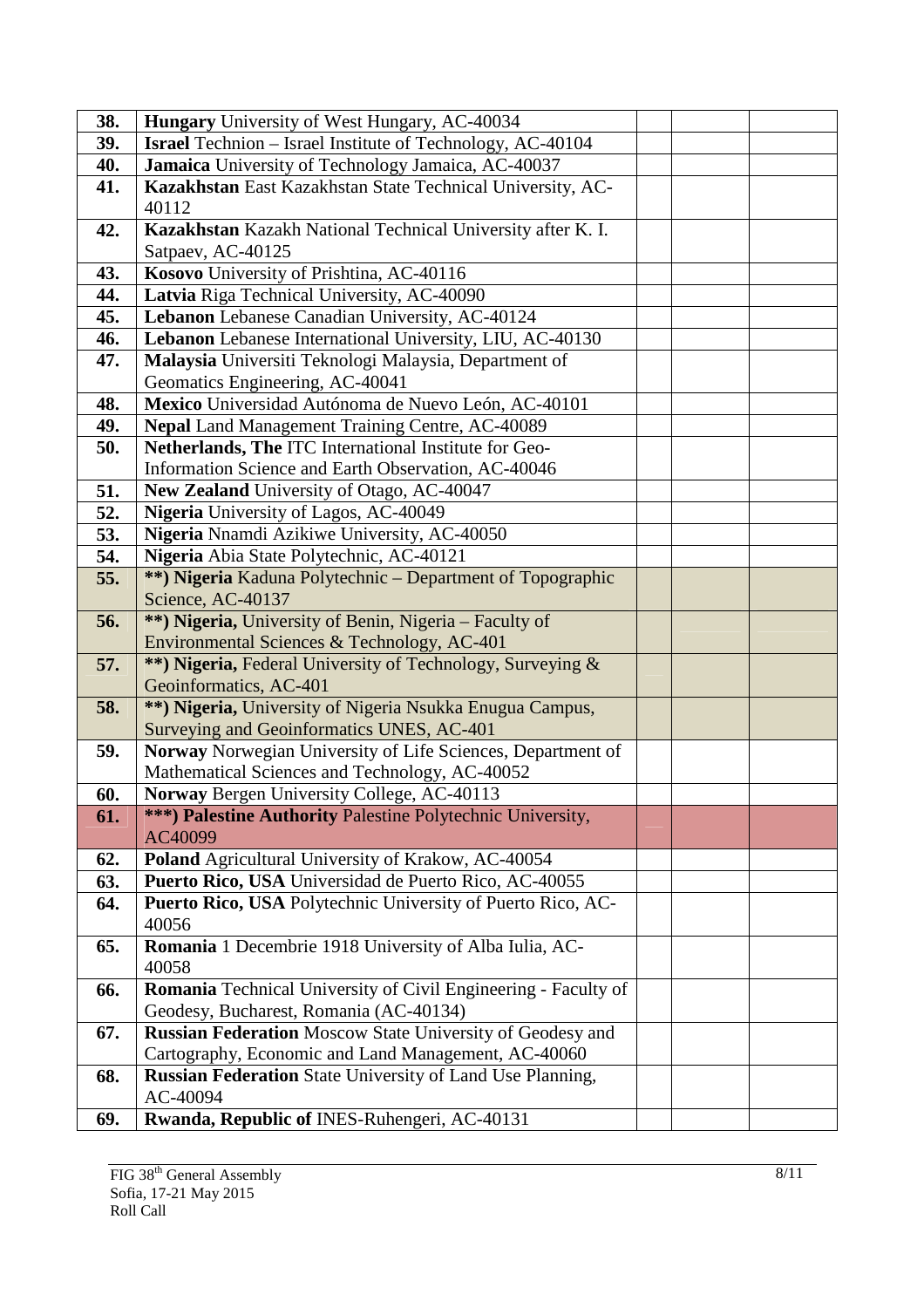| 70.        | Senegal, University of Thies, UFR Science of engineering AC-<br>40133                                   |     |         |
|------------|---------------------------------------------------------------------------------------------------------|-----|---------|
| 71.        | Serbia, Republic of University of Novi Sad, Faculty of                                                  |     |         |
|            | Technical Sciences, AC-40097                                                                            |     |         |
| 72.        | Slovenia University of Ljubljana, AC-40062                                                              |     |         |
| 73.        | South Africa, Republic of University of Cape Town, AC-                                                  |     |         |
|            | 40063                                                                                                   |     |         |
| 74.        | Spain Universidad Politécnica de Madrid, AC-40064                                                       |     |         |
| 75.        | Spain Universidad de Jaen, AC-40122                                                                     |     |         |
| 76.        | Sri Lanka Sabaragamuwa University of Sri Lanka, Faculty                                                 |     |         |
|            | of Geomatics (AC-40135)                                                                                 |     |         |
| 77.        | Sweden Lund University LTH, AC-40068                                                                    |     |         |
| 78.        | Sweden Royal Institute of Technology, AC-40067                                                          |     |         |
| 79.        | <b>Switzerland</b> University of Applied Sciences Northwestern                                          |     |         |
|            | Switzerland, AC-40069                                                                                   |     |         |
| 80.        | Trinidad and Tobago University of the West Indies, AC-40085                                             |     |         |
| 81.        | <b>Turkey Istanbul Technical University, AC-40071</b>                                                   |     |         |
| 82.        | <b>Uganda</b> Makerere University, AC-40119                                                             |     |         |
| 83.        | United Kingdom Kingston University, AC-40073                                                            |     |         |
| 84.        | United Kingdom The University of Nottingham, AC-40078                                                   |     |         |
| 85.        | United Kingdom Oxford Brookes University, AC-40074                                                      |     |         |
| 86.        | United Kingdom Reading University, AC-40110                                                             |     |         |
| 87.        | United Kingdom Sheffield Hallam University, AC-40076                                                    |     |         |
| 88.<br>89. | United Kingdom University of the West of England, AC-40079<br>USA New Mexico State University, AC-40081 |     |         |
| 90.        | USA Texas A&M University - Corpus Christi, AC-40084                                                     |     |         |
| 91.        | USA University of Houston, AC-40108                                                                     |     |         |
| 92.        | Multinational UNIGIS International Association, AC-40120                                                |     |         |
|            |                                                                                                         |     | 92 incl |
|            |                                                                                                         | /87 | new/    |
|            | <b>CORPORATE MEMBERS</b>                                                                                |     |         |
|            | <b>Category A - Platinum level</b>                                                                      |     |         |
| 1.         | Bentley Systems, CM-30035                                                                               |     |         |
| 2.         | Environmental Systems Research Institute, Inc. (ESRI), CM-                                              |     |         |
|            | 30001                                                                                                   |     |         |
| 3.         | Leica Geosystems AG, CM-30002                                                                           |     |         |
| 4.         | Trimble Navigation Ltd., CM-30005                                                                       |     |         |
|            | <b>Category C - Silver level</b>                                                                        |     |         |
| 5.         | COWI A/S, CM-30011                                                                                      |     |         |
| 6.         | Geoweb S.p.A., CM-30043                                                                                 |     |         |
| 7.         | Meridian+, CM-30049                                                                                     |     |         |
| 8.         | The State Enterprise "State Land Cadastre Centre", Ukraine                                              |     |         |
|            | CM-30054                                                                                                |     |         |
| 9.         | Thomson-Reuters, CM-30024                                                                               |     |         |
|            | <b>Category D - Bronze level</b>                                                                        |     |         |
| <b>10.</b> | GIM International – Geomares Publishing, CM-30012                                                       |     |         |
| 11.        | KQ Geo Technologies, CM-30050                                                                           |     |         |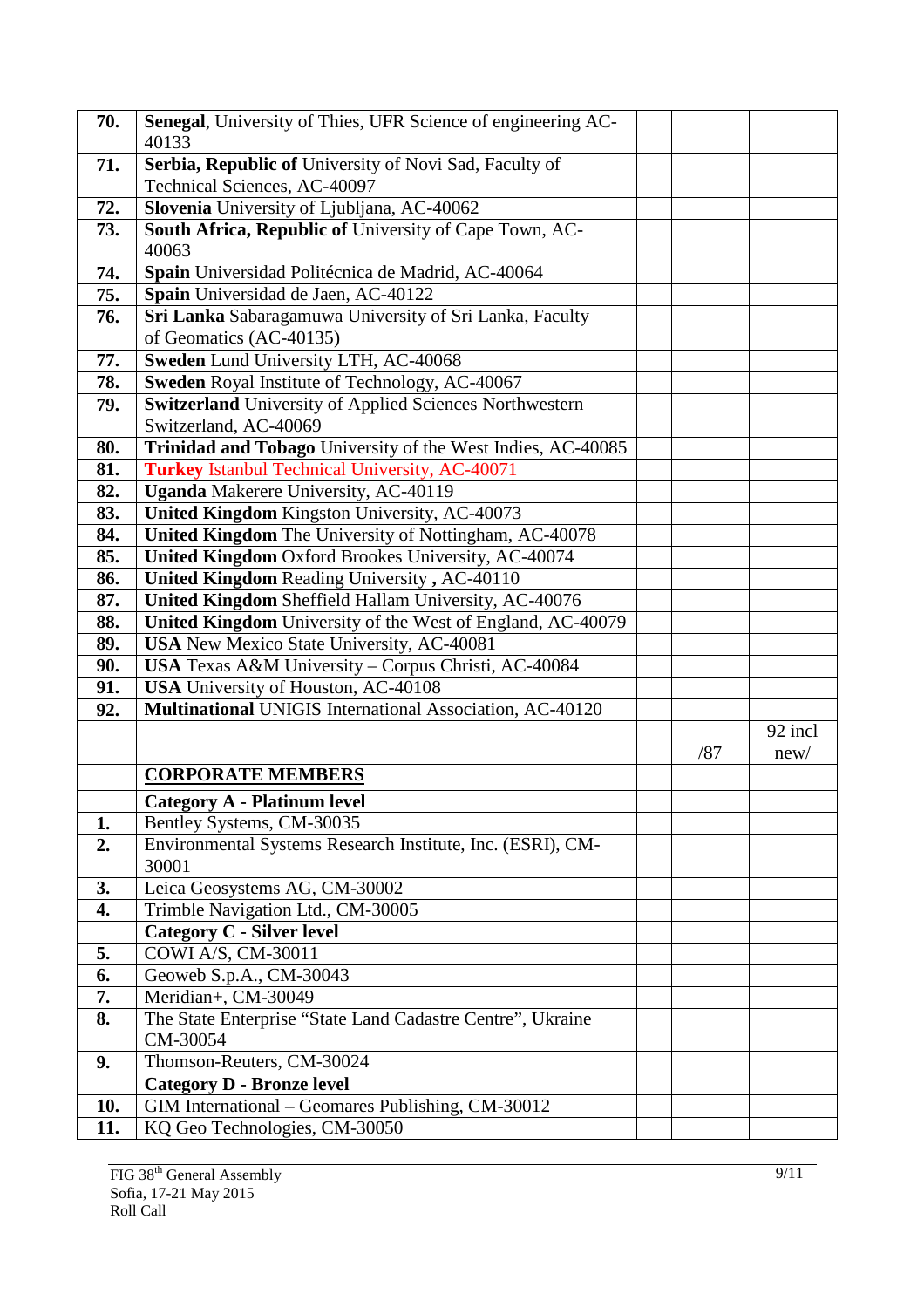| 12. | Ripro Corporation, Japan - CM-30057                        |     |     |
|-----|------------------------------------------------------------|-----|-----|
|     | <b>Category E - Basic level</b>                            |     |     |
| 13. | Derinsu Underwater Engineering Ltd., CM-30038              |     |     |
| 14. | NEH Engineering survey and mapping limited company,        |     |     |
|     | Vietnam $-$ CM-30056                                       |     |     |
|     | <b>Category F - Regional level</b>                         |     |     |
| 15. | Branco Etera Ltd, Kazakhstan - CM-30055                    |     |     |
| 16. | Concord Surveying Works Co., CM-30048                      |     |     |
| 17. | Coordinates Magazines, CM-30042                            |     |     |
| 18. | Geo:connexion, CM-30018                                    |     |     |
| 19. | ISQ Portugal, CM-30051                                     |     |     |
| 20. | JKO Surveyors & Consultants (Pvt) Ltd, Sri Lanka CM-30053  |     |     |
| 21. | ORBITS Engineering Firm, CM-30036                          |     |     |
| 22. | **) Innovation for Trading and Contracting, CM-30058       |     |     |
|     |                                                            | /21 | 22/ |
|     |                                                            |     |     |
|     |                                                            |     |     |
|     | <b>HONORARY PRESIDENTS</b>                                 |     |     |
|     |                                                            |     |     |
|     |                                                            |     |     |
|     |                                                            |     |     |
|     |                                                            |     |     |
|     |                                                            |     |     |
|     | <b>HONORARY MEMBERS</b>                                    |     |     |
|     |                                                            |     |     |
|     |                                                            |     |     |
|     |                                                            |     |     |
|     |                                                            |     |     |
|     | <b>COMMISSION CHAIRS 2015-2018</b>                         |     |     |
|     | Commission 1 – Brian Coutts                                |     |     |
|     | Commission 2 - Liza Groenendijk                            |     |     |
|     | Commission 3 - Enrico Rispolo                              |     |     |
|     | Commission 4 – Angela Kesiena Etuonovbe                    |     |     |
|     | Commission 5 – Volker Schwieger                            |     |     |
|     | Commission $6$ – Ivo Milev                                 |     |     |
|     | Commission 7 – Gerda Schennach                             |     |     |
|     | Commission 8 - Kwame Tenadu                                |     |     |
|     | Commission $9$ – Liao Jinping                              |     |     |
|     | Commission 10 - See Lian ONG                               |     |     |
|     | Young Surveyors Network                                    |     |     |
|     | <b>Standards Network</b>                                   |     |     |
|     | PERMANENT INSTITUTIONS                                     |     |     |
|     | International Office of Cadastre and Land Records (OICRF)  |     |     |
|     | International Institution for the History of Surveying and |     |     |
|     | Measurement, Permanent Institution of FIG                  |     |     |